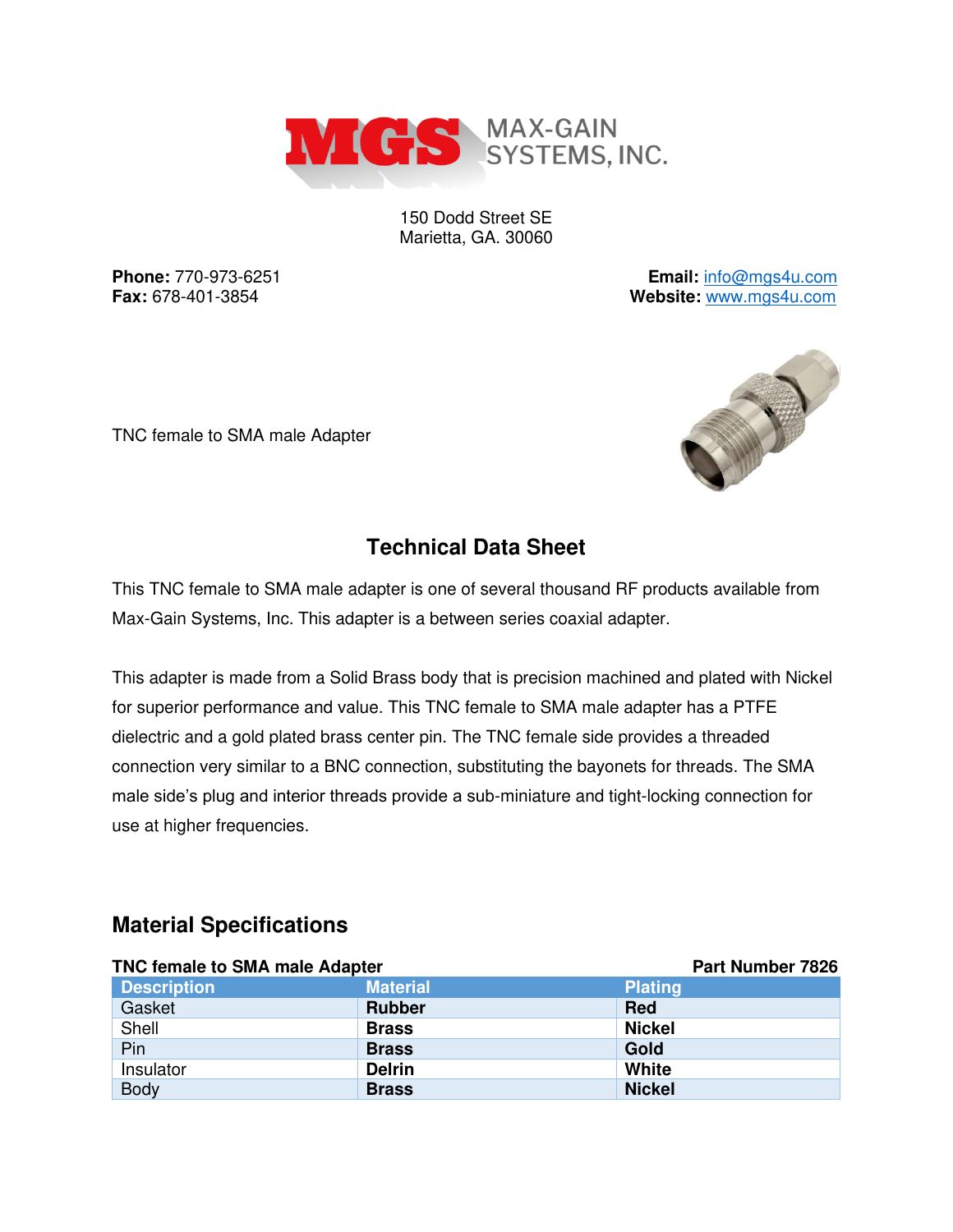# **Mechanical Specifications**

| <b>Size</b> | <b>Dimension</b>    |
|-------------|---------------------|
| Length      | 1.08 in $(27.5$ mm) |
| Width       | $0.47$ in (12 mm)   |
| Height      | $0.47$ in (12 mm)   |
| Weight      | $0.3$ oz $(10 g)$   |

### **Environmental Specifications**

| Temperature            | <b>Spec</b>           |
|------------------------|-----------------------|
| <b>Operating Range</b> | $-65$ to $+165$ deg C |

### **Compliance Certifications** (see product page for current documentation)

**Availability** Click the following link (or enter part number in the "SEARCH" bar at the top of any page of the website) to obtain additional part information including price, inventory and certifications:<https://mgs4u.com/product/tnc-female-to-sma-male-adapter-7826/>